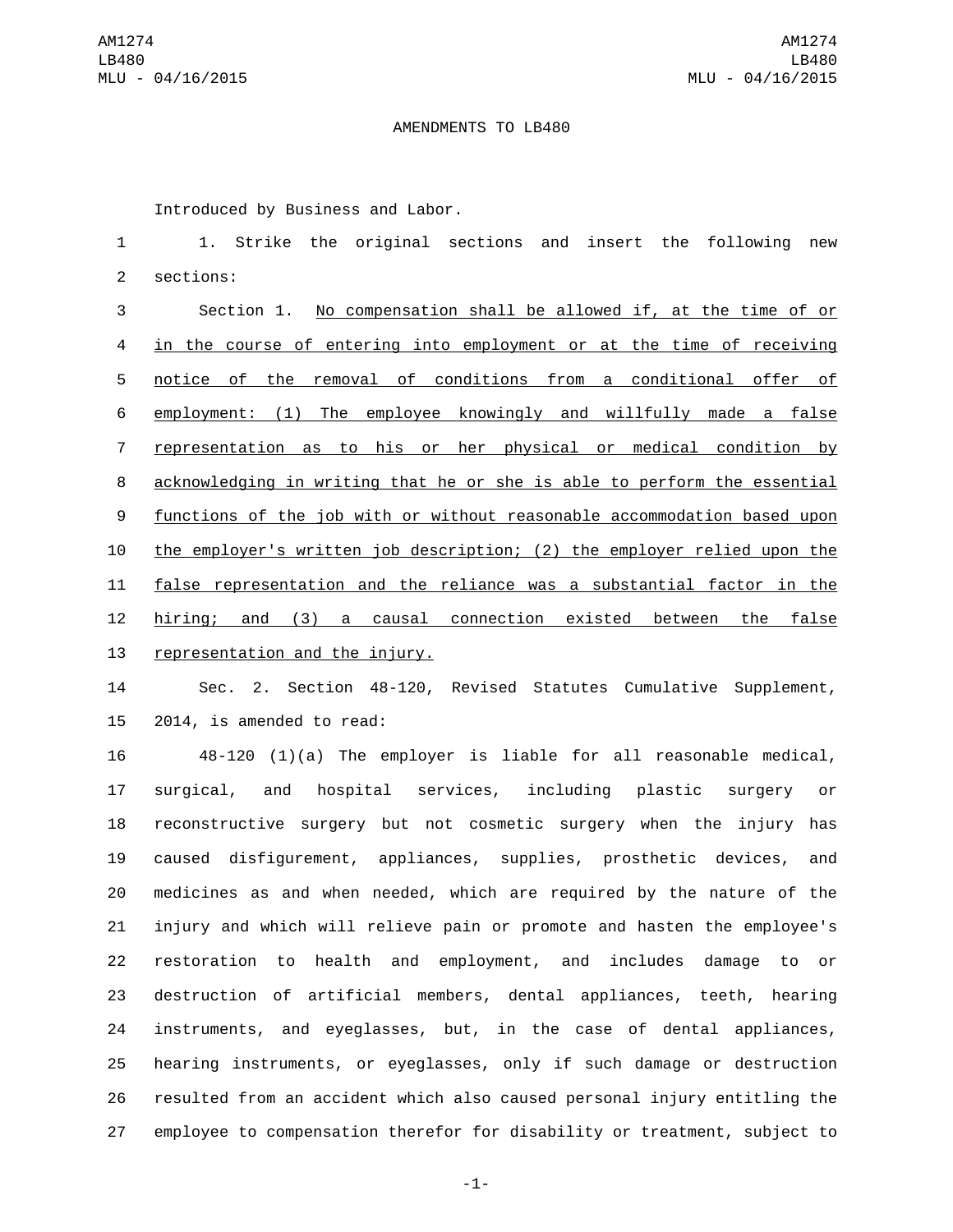the approval of and regulation by the Nebraska Workers' Compensation Court, not to exceed the regular charge made for such service in similar 3 cases.

 (b) Except as provided in section 48-120.04, the compensation court shall establish schedules of fees for such services. The compensation court shall review such schedules at least biennially and adopt appropriate changes when necessary. The compensation court may contract with any person, firm, corporation, organization, or government agency to secure adequate data to establish such fees. The compensation court shall publish and furnish to the public the fee schedules established pursuant to this subdivision and section 48-120.04. The compensation court may establish and charge a fee to recover the cost of published fee 13 schedules.

 (c) Reimbursement for inpatient hospital services provided by hospitals located in or within fifteen miles of a Nebraska city of the metropolitan class or primary class and by other hospitals with fifty-one or more licensed beds shall be according to the Diagnostic Related Group inpatient hospital fee schedule or the trauma services inpatient hospital 19 fee schedule established in section 48-120.04.

 (d) A workers' compensation insurer, risk management pool, self- insured employer, or managed care plan certified pursuant to section 48-120.02 may contract with a provider or provider network for medical, surgical, or hospital services. Such contract may establish fees for services different than the fee schedules established under subdivision (1)(b) of this section or established under section 48-120.04. Such contract shall be in writing and mutually agreed upon prior to the date 27 services are provided.

 (e) The provider or supplier of such services shall not collect or attempt to collect from any employer, insurer, government, or injured employee or dependent or the estate of any injured or deceased employee any amount in excess of (i) the fee established by the compensation court

-2-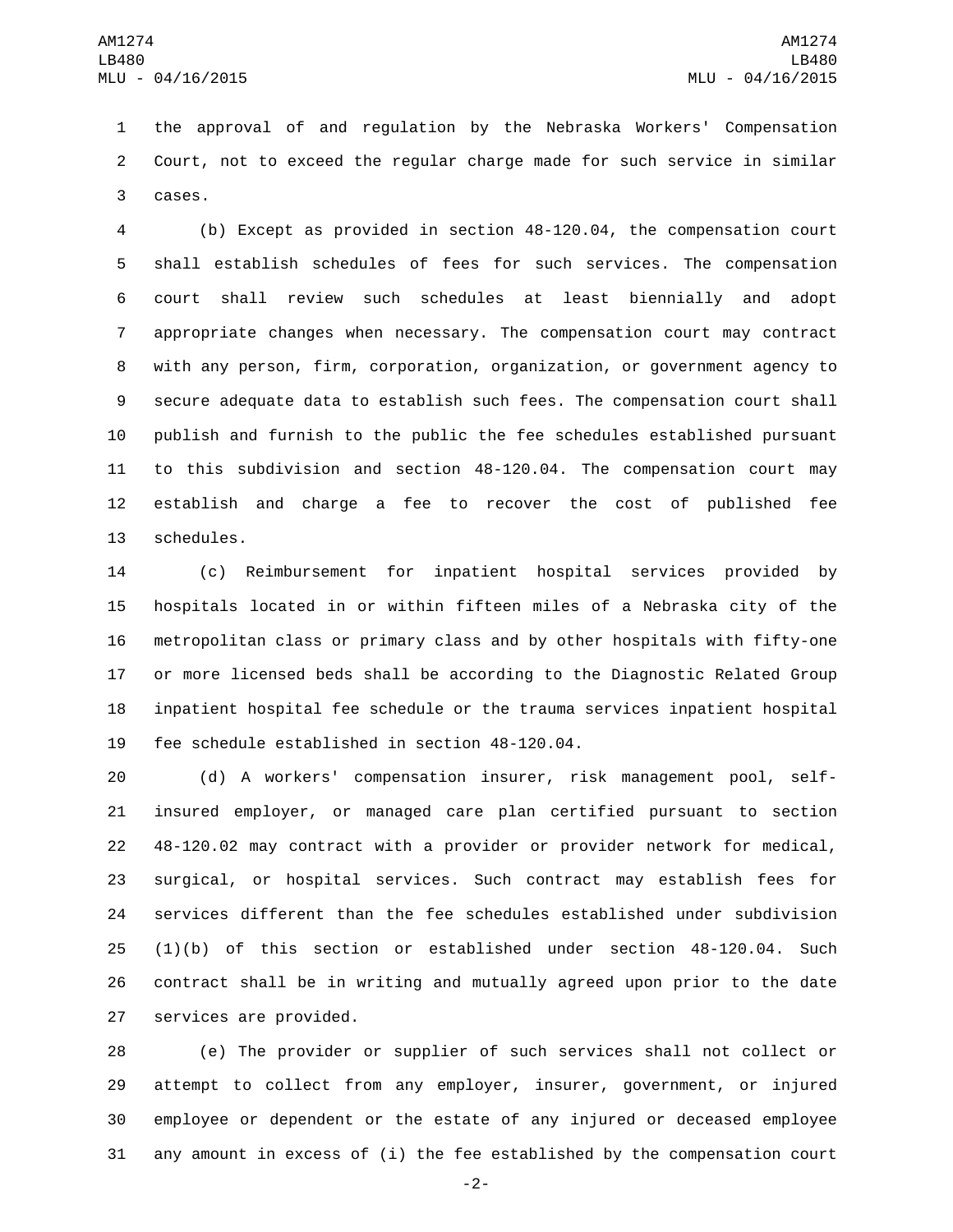for any such service, (ii) the fee established under section 48-120.04, or (iii) the fee contracted under subdivision (1)(d) of this section, 3 including any finance charge or late penalty.

 (2)(a) The employee has the right to select a physician who has maintained the employee's medical records prior to an injury and has a documented history of treatment with the employee prior to an injury or a physician who has maintained the medical records of an immediate family member of the employee prior to an injury and has a documented history of treatment with an immediate family member of the employee prior to an injury. For purposes of this subsection, immediate family member means the employee's spouse, children, parents, stepchildren, and stepparents. The employer shall notify the employee following an injury of such right of selection in a form and manner and within a timeframe established by the compensation court. If the employer fails to notify the employee of such right of selection or fails to notify the employee of such right of selection in a form and manner and within a timeframe established by the compensation court, then the employee has the right to select a physician. If the employee fails to exercise such right of selection in a form and manner and within a timeframe established by the compensation court following notice by the employer pursuant to this subsection, then the employer has the right to select the physician. If selection of the initial physician is made by the employee or employer pursuant to this subsection following notice by the employer pursuant to this subsection, the employee or employer shall not change the initial selection of physician made pursuant to this subsection unless such change is agreed to by the employee and employer or is ordered by the compensation court pursuant to subsection (6) of this section. If compensability is denied by the workers' compensation insurer, risk management pool, or self- insured employer, (i) the employee has the right to select a physician and shall not be made to enter a managed care plan and (ii) the employer is liable for medical, surgical, and hospital services subsequently found

-3-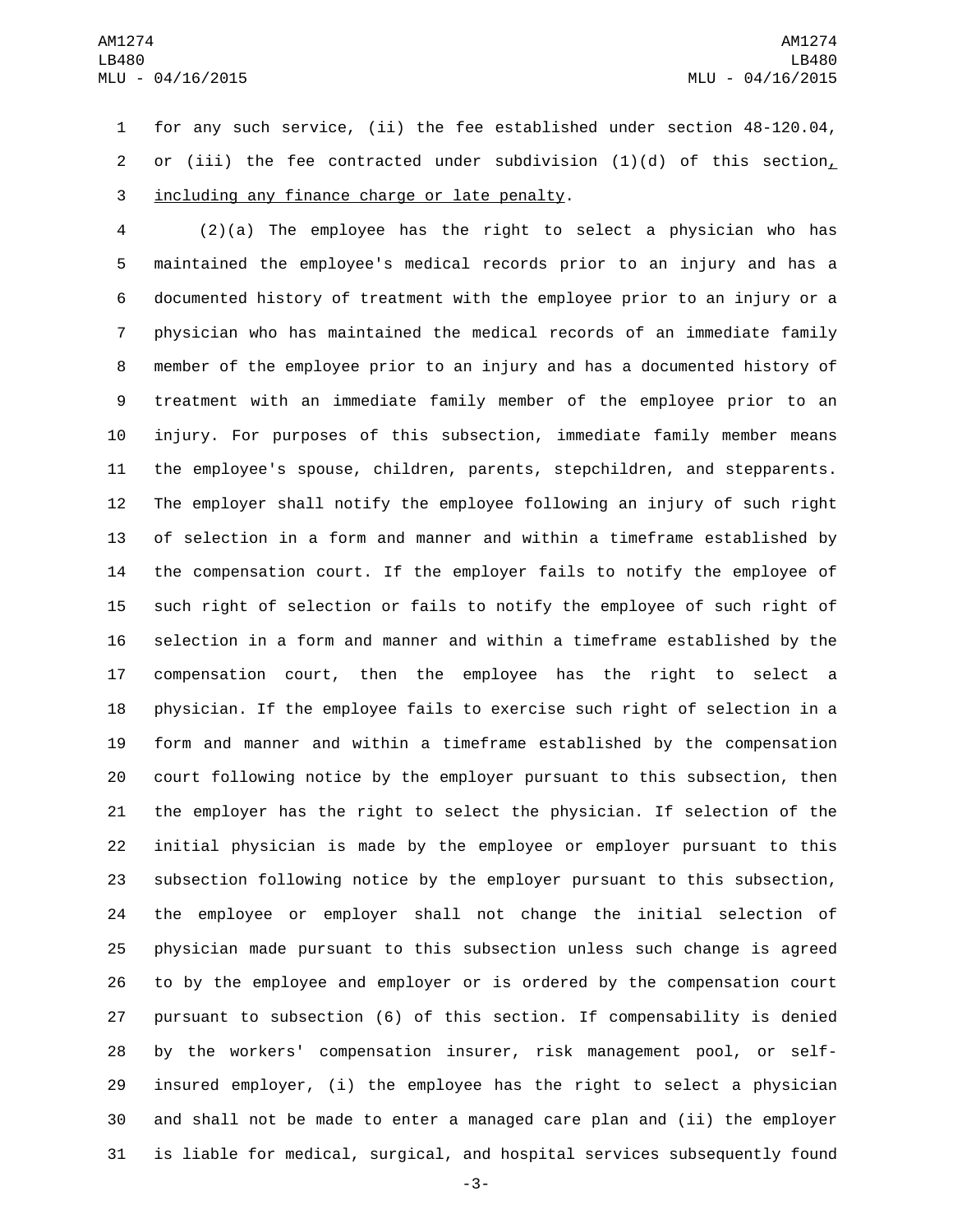to be compensable. If the employer has exercised the right to select a physician pursuant to this subsection and if the compensation court subsequently orders reasonable medical services previously refused to be furnished to the employee by the physician selected by the employer, the compensation court shall allow the employee to select another physician to furnish further medical services. If the employee selects a physician located in a community not the home or place of work of the employee and a physician is available in the local community or in a closer community, no travel expenses shall be required to be paid by the employer or his or 10 her workers' compensation insurer.

 (b) In cases of injury requiring dismemberment or injuries involving major surgical operation, the employee may designate to his or her employer the physician or surgeon to perform the operation.

 (c) If the injured employee unreasonably refuses or neglects to avail himself or herself of medical or surgical treatment furnished by the employer, except as herein and otherwise provided, the employer is not liable for an aggravation of such injury due to such refusal and neglect and the compensation court or judge thereof may suspend, reduce, or limit the compensation otherwise payable under the Nebraska Workers' 20 Compensation Act.

 (d) If, due to the nature of the injury or its occurrence away from the employer's place of business, the employee or the employer is unable to select a physician using the procedures provided by this subsection, the selection requirements of this subsection shall not apply as long as 25 the inability to make a selection persists.

 (e) The physician selected may arrange for any consultation, referral, or extraordinary or other specialized medical services as the 28 nature of the injury requires.

 (f) The employer is not responsible for medical services furnished or ordered by any physician or other person selected by the employee in disregard of this section. Except as otherwise provided by the Nebraska

-4-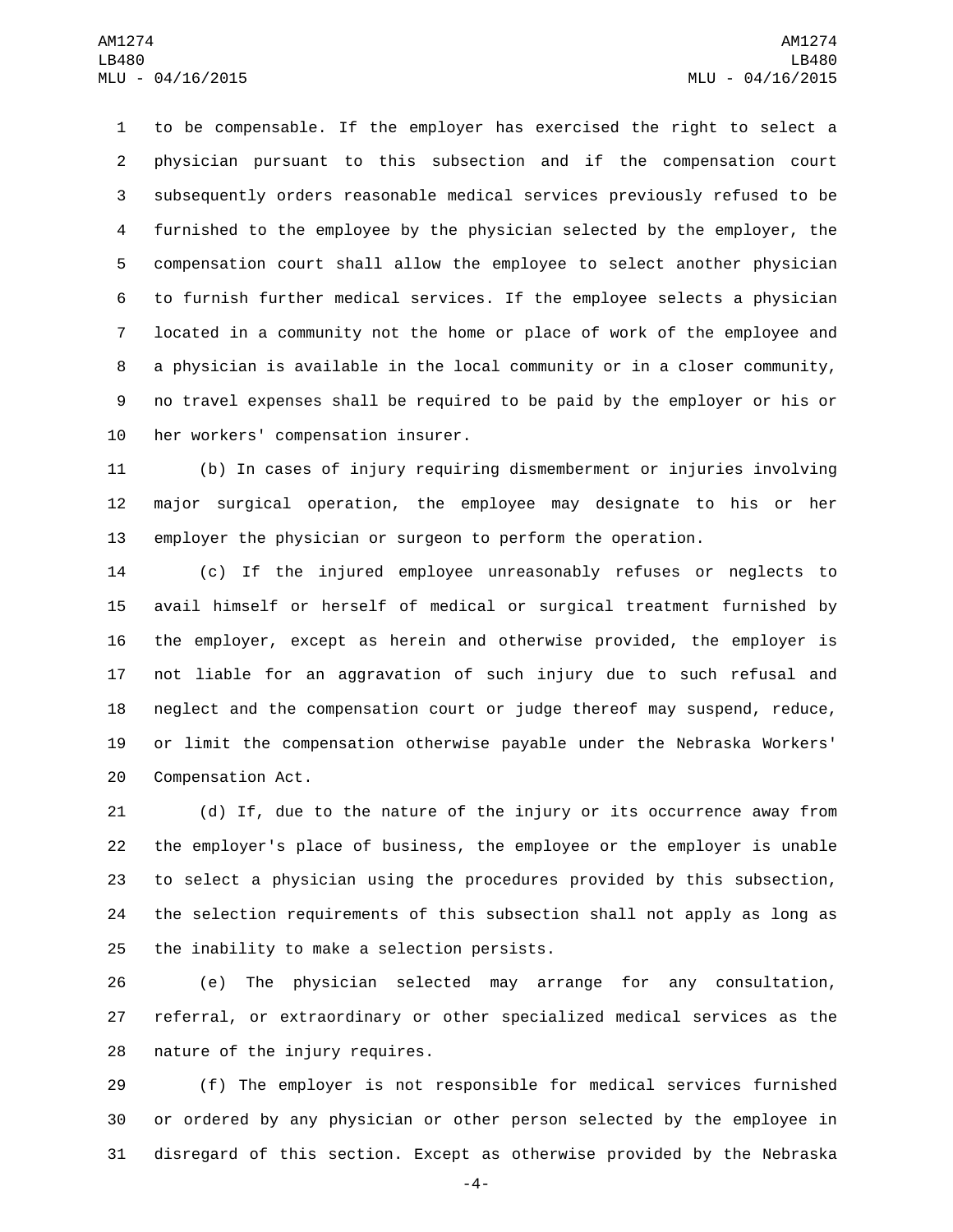Workers' Compensation Act, the employer is not liable for medical, surgical, or hospital services or medicines if the employee refuses to 3 allow them to be furnished by the employer.

 (3) No claim for such medical treatment is valid and enforceable unless, within fourteen days following the first treatment, the physician giving such treatment furnishes the employer a report of such injury and treatment on a form prescribed by the compensation court. The compensation court may excuse the failure to furnish such report within fourteen days when it finds it to be in the interest of justice to do so.

 (4) All physicians and other providers of medical services attending injured employees shall comply with all the rules and regulations adopted and promulgated by the compensation court and shall make such reports as may be required by it at any time and at such times as required by it upon the condition or treatment of any injured employee or upon any other matters concerning cases in which they are employed. All medical and hospital information relevant to the particular injury shall, on demand, be made available to the employer, the employee, the workers' compensation insurer, and the compensation court. The party requesting such medical and hospital information shall pay the cost thereof. No such relevant information developed in connection with treatment or examination for which compensation is sought shall be considered a privileged communication for purposes of a workers' compensation claim. When a physician or other provider of medical services willfully fails to make any report required of him or her under this section, the compensation court may order the forfeiture of his or her right to all or part of payment due for services rendered in connection with the 27 particular case.

 (5) Whenever the compensation court deems it necessary, in order to assist it in resolving any issue of medical fact or opinion, it shall cause the employee to be examined by a physician or physicians selected by the compensation court and obtain from such physician or physicians a

-5-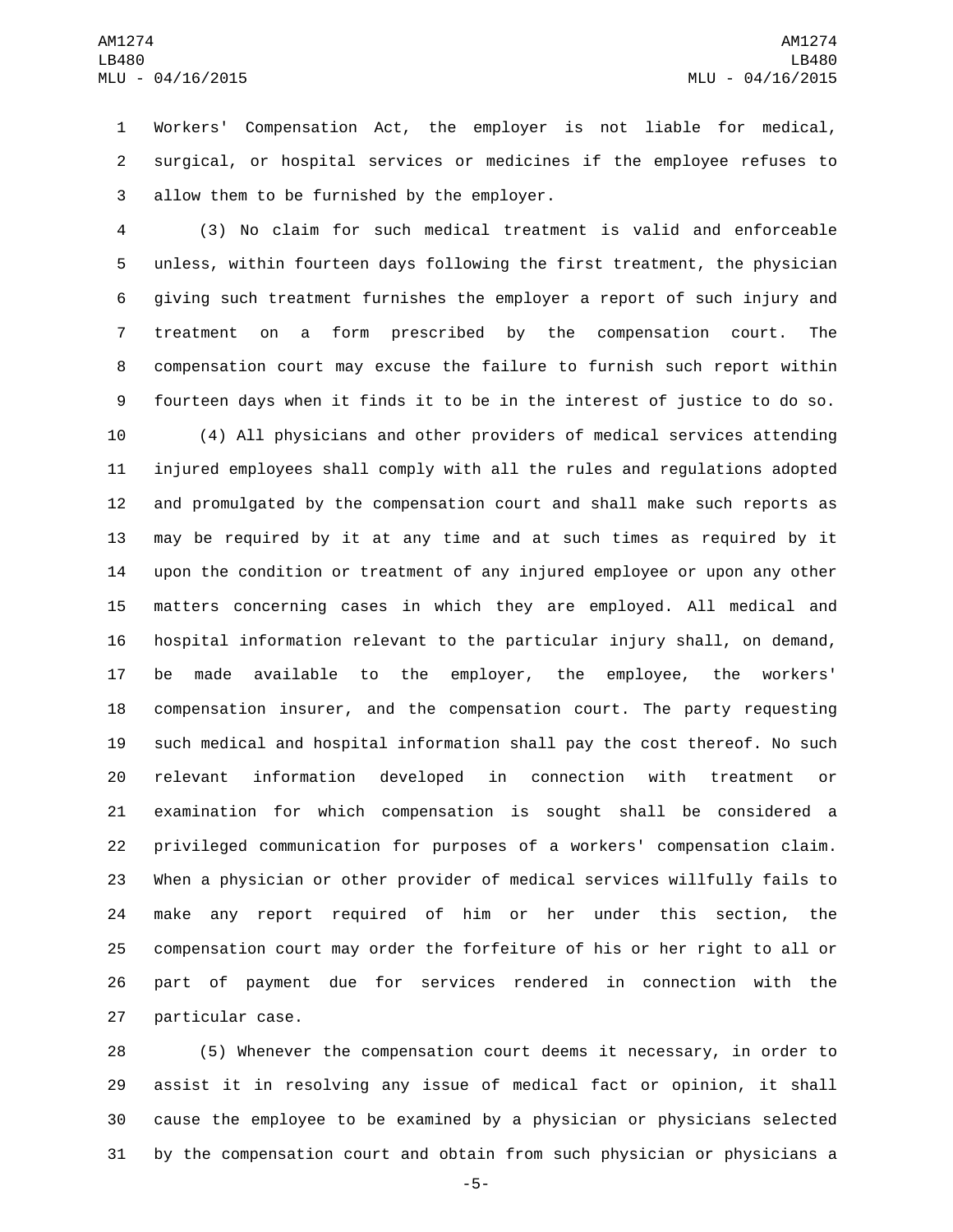report upon the condition or matter which is the subject of inquiry. The compensation court may charge the cost of such examination to the workers' compensation insurer. The cost of such examination shall include the payment to the employee of all necessary and reasonable expenses incident to such examination, such as transportation and loss of wages.

 (6) The compensation court shall have the authority to determine the necessity, character, and sufficiency of any medical services furnished or to be furnished and shall have authority to order a change of physician, hospital, rehabilitation facility, or other medical services when it deems such change is desirable or necessary. Any dispute regarding medical, surgical, or hospital services furnished or to be furnished under this section may be submitted by the parties, the supplier of such service, or the compensation court on its own motion for informal dispute resolution by a staff member of the compensation court or an outside mediator pursuant to section 48-168. In addition, any party or the compensation court on its own motion may submit such a dispute for a medical finding by an independent medical examiner pursuant to section 48-134.01. Issues submitted for informal dispute resolution or for a medical finding by an independent medical examiner may include, but are not limited to, the reasonableness and necessity of any medical treatment previously provided or to be provided to the injured employee. The compensation court may adopt and promulgate rules and regulations regarding informal dispute resolution or the submission of disputes to an independent medical examiner that are considered necessary to effectuate 25 the purposes of this section.

 (7) For the purpose of this section, physician has the same meaning as in section 48-151.

 (8) The compensation court shall order the employer to make payment directly to the supplier of any services provided for in this section or reimbursement to anyone who has made any payment to the supplier for services provided in this section. No such supplier or payor may be made

-6-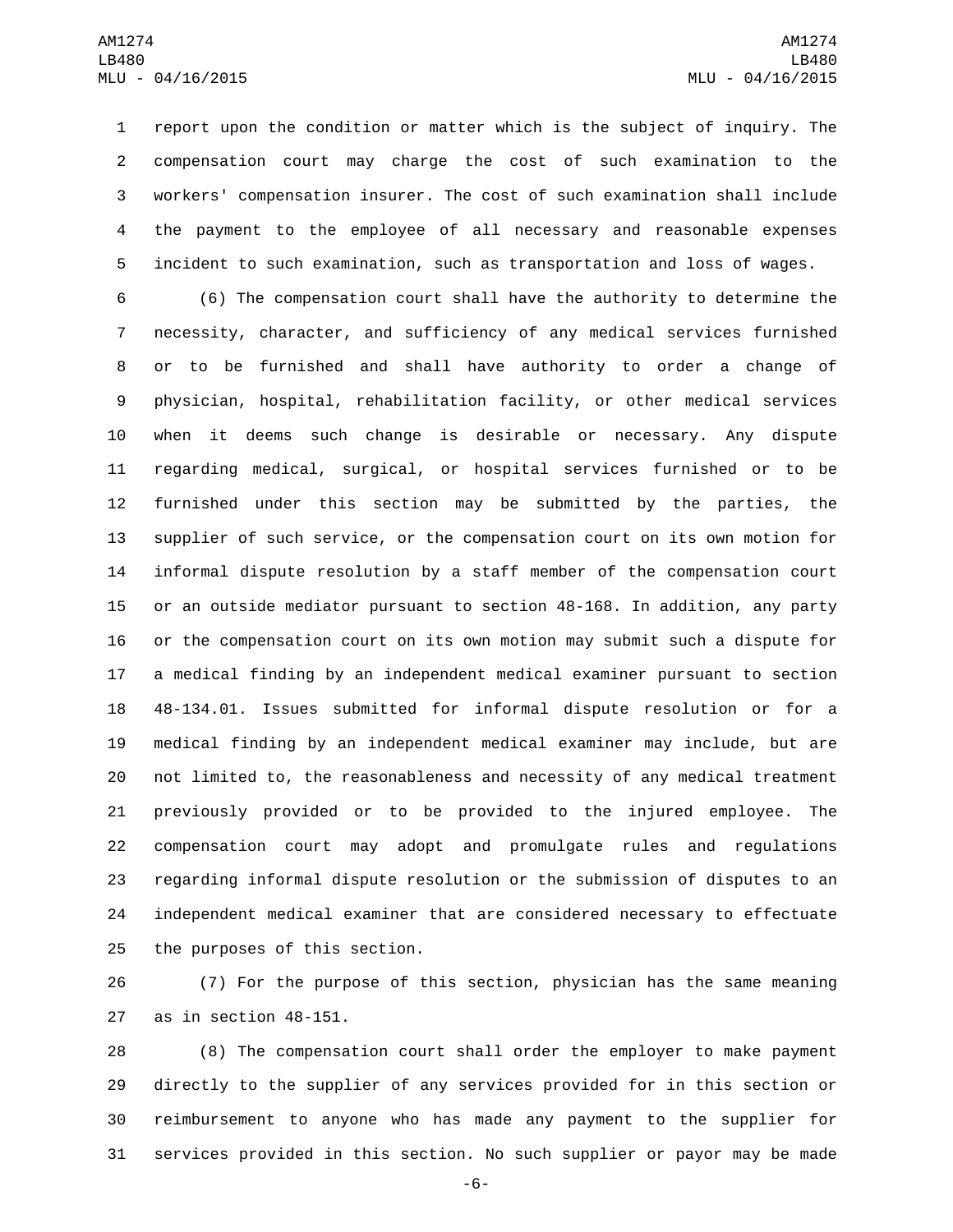or become a party to any action before the compensation court.

 (9) Notwithstanding any other provision of this section, a workers' compensation insurer, risk management pool, or self-insured employer may contract for medical, surgical, hospital, and rehabilitation services to be provided through a managed care plan certified pursuant to section 48-120.02. Once liability for medical, surgical, and hospital services has been accepted or determined, the employer may require that employees subject to the contract receive medical, surgical, and hospital services in the manner prescribed in the contract, except that an employee may receive services from a physician selected by the employee pursuant to subsection (2) of this section if the physician so selected agrees to refer the employee to the managed care plan for any other treatment that the employee may require and if the physician so selected agrees to comply with all the rules, terms, and conditions of the managed care plan. If compensability is denied by the workers' compensation insurer, risk management pool, or self-insured employer, the employee may leave the managed care plan and the employer is liable for medical, surgical, and hospital services previously provided. The workers' compensation insurer, risk management pool, or self-insured employer shall give notice to employees subject to the contract of eligible service providers and such other information regarding the contract and manner of receiving medical, surgical, and hospital services under the managed care plan as 23 the compensation court may prescribe.

 Sec. 3. Section 48-125, Revised Statutes Cumulative Supplement,  $2014$ , is amended to read:

 48-125 (1)(a) Except as hereinafter provided, all amounts of compensation payable under the Nebraska Workers' Compensation Act shall be payable periodically in accordance with the methods of payment of wages of the employee at the time of the injury or death. Such payments shall be sent directly to the person entitled to compensation or his or her designated representative except as otherwise provided in section

-7-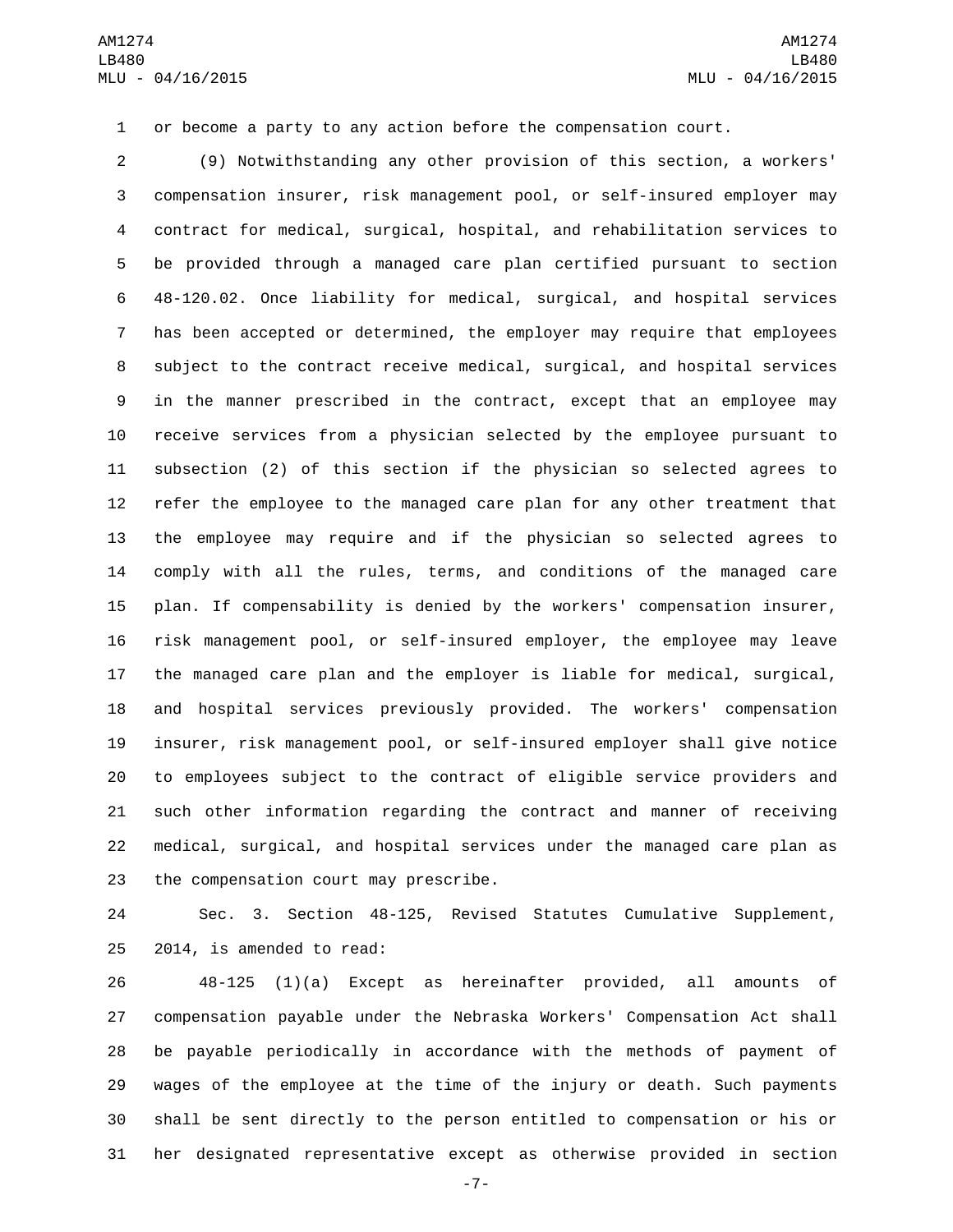1 48-149.

 (b) Fifty percent shall be added for waiting time for all delinquent payments after thirty days' notice has been given of disability or after thirty days from the entry of a final order, award, or judgment of the Nebraska Workers' Compensation Court, except that for any award or judgment against the state in excess of one hundred thousand dollars which must be reviewed by the Legislature as provided in section 48-1,102, fifty percent shall be added for waiting time for delinquent payments thirty days after the effective date of the legislative bill appropriating any funds necessary to pay the portion of the award or judgment in excess of one hundred thousand dollars.

 (2)(a) Whenever the employer refuses payment of compensation or medical payments subject to section 48-120, or when the employer neglects to pay compensation for thirty days after injury or neglects to pay medical payments subject to such section after thirty days' notice has been given of the obligation for medical payments, and proceedings are held before the compensation court, a reasonable attorney's fee shall be allowed the employee by the compensation court in all cases when the employee receives an award. Attorney's fees allowed shall not be deducted from the amounts ordered to be paid for medical services nor shall attorney's fees be charged to the medical providers.

 (b) If the employer files an appeal from an award of a judge of the compensation court and fails to obtain any reduction in the amount of such award, the Court of Appeals or Supreme Court shall allow the employee a reasonable attorney's fee to be taxed as costs against the 26 employer for such appeal.

 (c) If the employee files an appeal from an order of a judge of the compensation court denying an award and obtains an award or if the employee files an appeal from an award of a judge of the compensation court when the amount of compensation due is disputed and obtains an increase in the amount of such award, the Court of Appeals or Supreme

-8-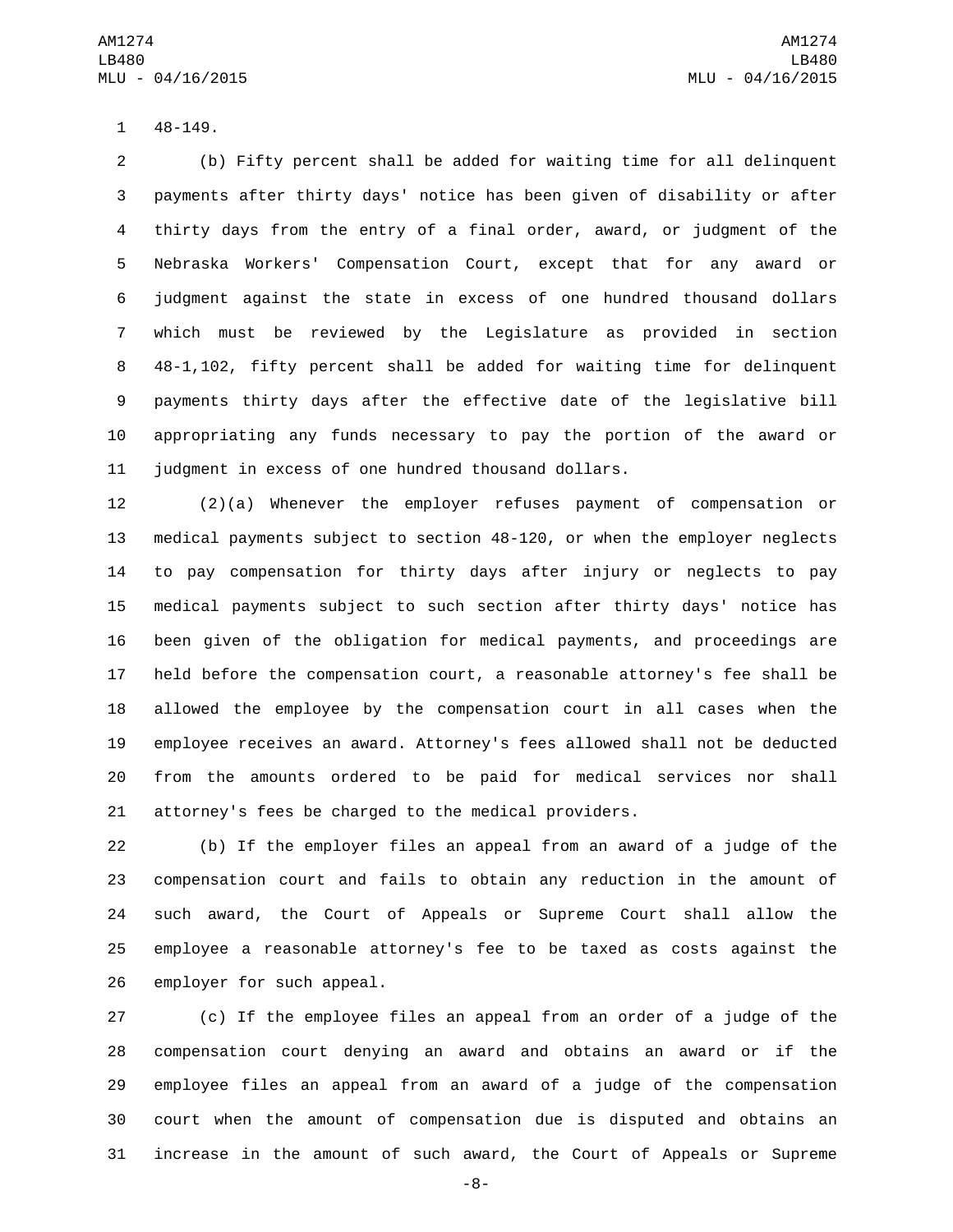Court may allow the employee a reasonable attorney's fee to be taxed as 2 costs against the employer for such appeal.

 (d) A reasonable attorney's fee allowed pursuant to this subsection shall not affect or diminish the amount of the award.

 (3) When an attorney's fee is allowed pursuant to this section, there shall further be assessed against the employer an amount of interest on the final award obtained, computed from the date compensation was payable, as provided in section 48-119, until the date payment is made by the employer. For any injury occurring prior to the effective 10 date of this act, the interest rate shall be  $\tau$  at a rate equal to the rate of interest allowed per annum under section 45-104.01, as such rate 12 may from time to time be adjusted by the Legislature. For any injury occurring on or after the effective date of this act, the interest rate shall be equal to six percentage points above the bond investment yield, 15 as published by the Secretary of the Treasury of the United States, of the average accepted auction price for the first auction of each annual quarter of the twenty-six-week United States Treasury bills in effect on 18 the date of entry of the judgment. Interest shall apply only to those weekly compensation benefits awarded which have accrued as of the date payment is made by the employer. If the employer pays or tenders payment of compensation, the amount of compensation due is disputed, and the award obtained is greater than the amount paid or tendered by the employer, the assessment of interest shall be determined solely upon the difference between the amount awarded and the amount tendered or paid.

 Sec. 4. Section 48-145, Reissue Revised Statutes of Nebraska, is 26 amended to read:

 48-145 To secure the payment of compensation under the Nebraska 28 Workers' Compensation Act:

 (1) Every employer in the occupations described in section 48-106, except the State of Nebraska and any governmental agency created by the state, shall either (a) insure and keep insured its liability under such

-9-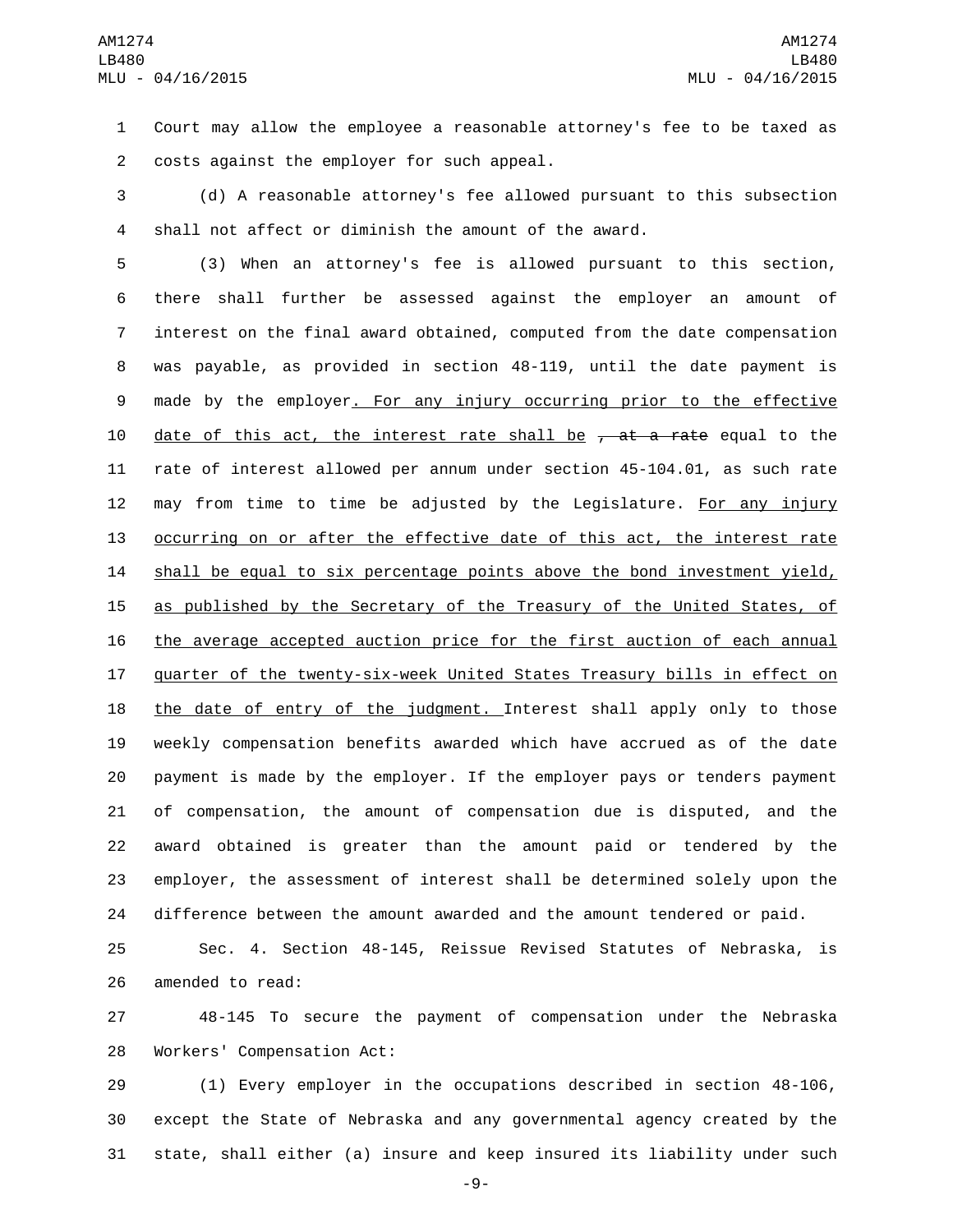act in some corporation, association, or organization authorized and licensed to transact the business of workers' compensation insurance in this state, (b) in the case of an employer who is a lessor of one or more commercial vehicles leased to a self-insured motor carrier, be a party to an effective agreement with the self-insured motor carrier under section 48-115.02, (c) be a member of a risk management pool authorized and providing group self-insurance of workers' compensation liability pursuant to the Intergovernmental Risk Management Act, or (d) with approval of the Nebraska Workers' Compensation Court, self-insure its 10 workers' compensation liability.

 An employer seeking approval to self-insure shall make application to the compensation court in the form and manner as the compensation court may prescribe, meet such minimum standards as the compensation court shall adopt and promulgate by rule and regulation, and furnish to the compensation court satisfactory proof of financial ability to pay direct the compensation in the amount and manner when due as provided for in the Nebraska Workers' Compensation Act. Approval is valid for the period prescribed by the compensation court unless earlier revoked pursuant to this subdivision or subsection (1) of section 48-146.02. Notwithstanding subdivision (1)(d) of this section, a professional employer organization shall not be eligible to self-insure its workers' compensation liability. The compensation court may by rule and regulation require the deposit of an acceptable security, indemnity, trust, or bond to secure the payment of compensation liabilities as they are incurred. The agreement or document creating a trust for use under this section shall contain a provision that the trust may only be terminated upon the consent and approval of the compensation court. Any beneficial interest in the trust principal shall be only for the benefit of the past or present employees of the self-insurer and any persons to whom the self- insurer has agreed to pay benefits under subdivision (11) of section 48-115 and section 48-115.02. Any limitation on the termination of a

-10-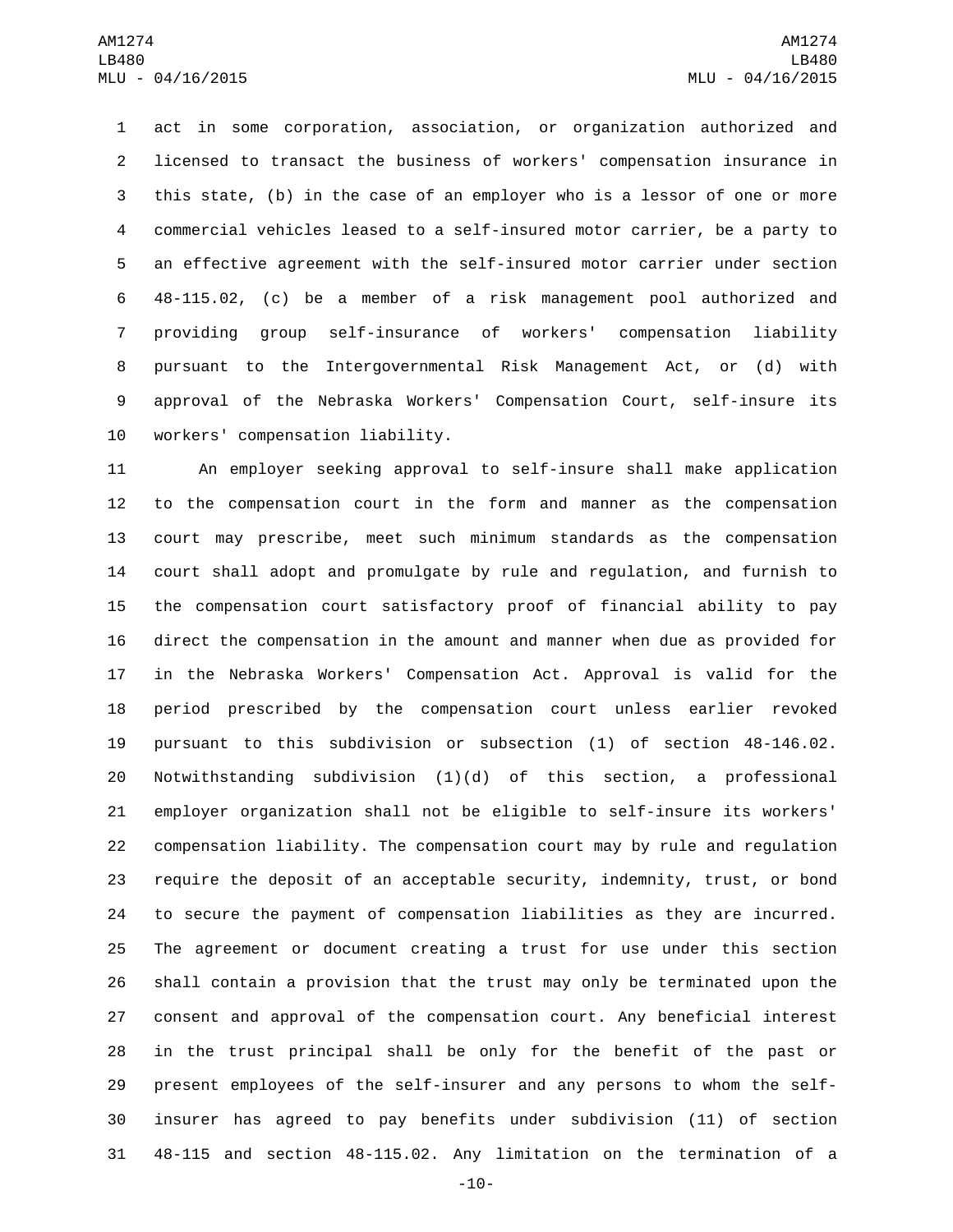trust and all other restrictions on the ownership or transfer of beneficial interest in the trust assets contained in such agreement or document creating the trust shall be enforceable, except that any limitation or restriction shall be enforceable only if authorized and approved by the compensation court and specifically delineated in the agreement or document. The trustee of any trust created to satisfy the requirements of this section may invest the trust assets in the same manner authorized under subdivisions (1)(a) through (i) of section 30-3209 for corporate trustees holding retirement or pension funds for the benefit of employees or former employees of cities, villages, school districts, or governmental or political subdivisions, except that the trustee shall not invest trust assets into stocks, bonds, or other obligations of the trustor. If, as a result of such investments, the value of the trust assets is reduced below the acceptable trust amount 15 required by the compensation court, then the trustor shall deposit additional trust assets to account for the shortfall.

 Notwithstanding any other provision of the Nebraska Workers' Compensation Act, a three-judge panel of the compensation court may, after notice and hearing, revoke approval as a self-insurer if it finds that the financial condition of the self-insurer or the failure of the self-insurer to comply with an obligation under the act poses a serious threat to the public health, safety, or welfare. The Attorney General, when requested by the administrator of the compensation court, may file a motion pursuant to section 48-162.03 for an order directing a self- insurer to appear before a three-judge panel of the compensation court and show cause as to why the panel should not revoke approval as a self- insurer pursuant to this subdivision. The Attorney General shall be considered a party for purposes of such motion. The Attorney General may appear before the three-judge panel and present evidence that the financial condition of the self-insurer or the failure of the self-insurer to comply with an obligation under the act poses a serious threat

-11-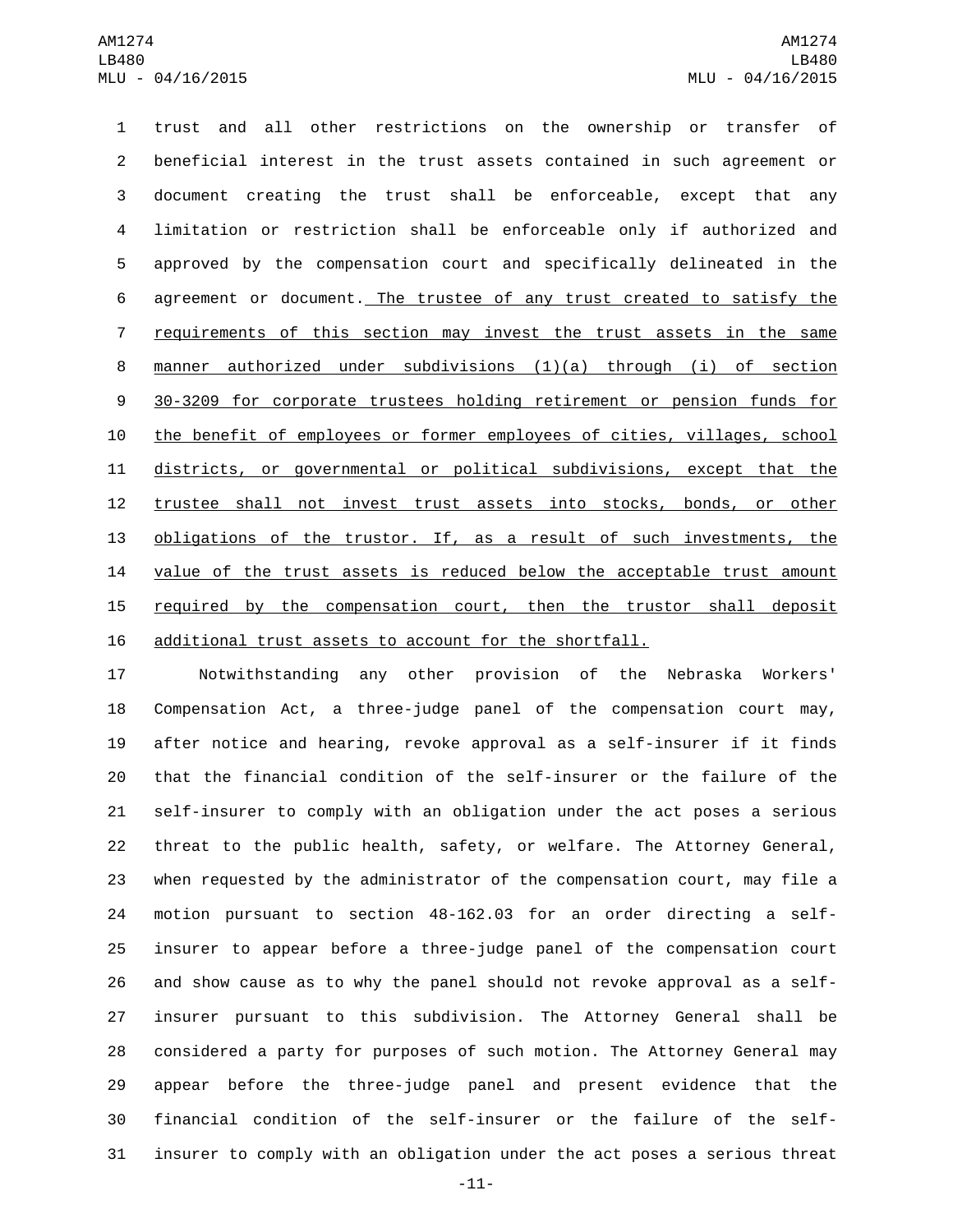to the public health, safety, or welfare. The presiding judge shall rule on a motion of the Attorney General pursuant to this subdivision and, if applicable, shall appoint judges of the compensation court to serve on the three-judge panel. The presiding judge shall not serve on such panel. Appeal from a revocation pursuant to this subdivision shall be in accordance with section 48-185. No such appeal shall operate as a supersedeas unless the self-insurer executes to the compensation court a bond with one or more sureties authorized to do business within the State of Nebraska in an amount determined by the three-judge panel to be sufficient to satisfy the obligations of the self-insurer under the act;

 (2) An approved self-insurer shall furnish to the State Treasurer an annual amount equal to two and one-half percent of the prospective loss costs for like employment but in no event less than twenty-five dollars. Prospective loss costs is defined in section 48-151. The compensation court is the sole judge as to the prospective loss costs that shall be used. All money which a self-insurer is required to pay to the State Treasurer, under this subdivision, shall be computed and tabulated under oath as of January 1 and paid to the State Treasurer immediately thereafter. The compensation court or designee of the compensation court may audit the payroll of a self-insurer at the compensation court's discretion. All money paid by a self-insurer under this subdivision shall 22 be credited to the General Fund;

 (3) Every employer who fails, neglects, or refuses to comply with the conditions set forth in subdivision (1) or (2) of this section shall be required to respond in damages to an employee for personal injuries, or when personal injuries result in the death of an employee, then to his 27 or her dependents; and

 (4) Any security, indemnity, trust, or bond provided by a self- insurer pursuant to subdivision (1) of this section shall be deemed a surety for the purposes of the payment of valid claims of the self-insurer's employees and the persons to whom the self-insurer has agreed

-12-